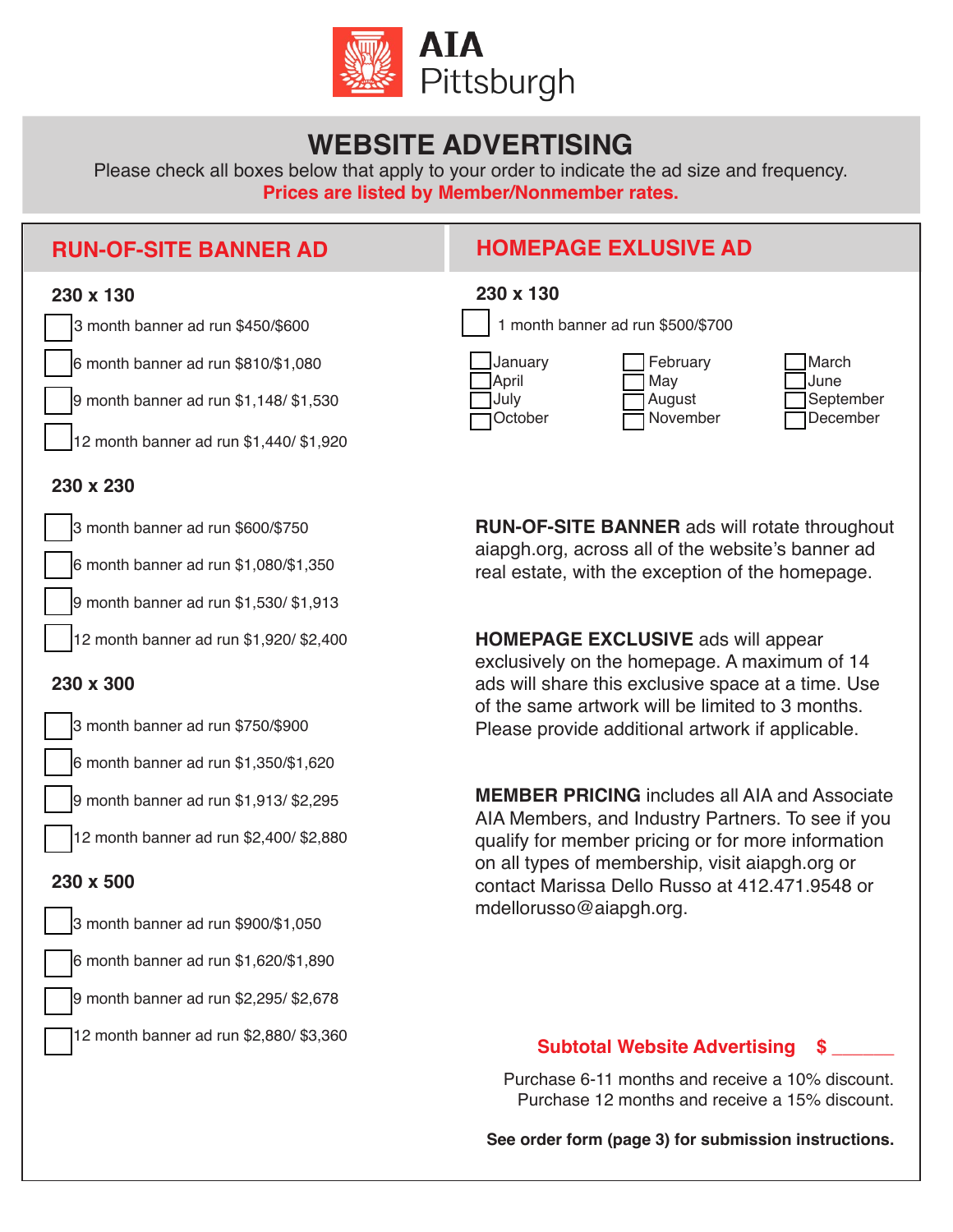

# **COLUMNS - WEEKLY E-NEWSLETTER ADVERTISING**

Please check all boxes below that apply to your order to indicate the ad size and frequency. **Prices are listed by Member/Nonmember/Nonprofit rates.**

**Columns** announcements are focused and limited to architecture/design/planning related events and opportunities. The AIA Pittsburgh staff retains editorial rights and may choose not to publish an announcement if it is not within the focus of the publication or is in direct conflict with one of AIA Pittsburgh's programs or initiatives.

**Complimentary** announcements are limited to two weeks and fall under the following criteria: an event hosted by an AIA Chapter, a benefit of sponsorship per an agreement with AIA Pittsburgh, a RFP/RFQ, a design competition, and/or a memorial/obituary.

**Member Pricing** includes all AIA and Associate AIA Members, and Industry Partners. To see if you qualify for member pricing or for more information on all types of membership, visit aiapgh.org or contact Marissa Dello Russo at mdellorusso@aiapgh.org or 412.471.9548.

\_\_\_\_\_\_\_\_\_\_\_\_\_\_\_\_\_\_\_\_\_\_\_\_\_\_\_\_\_\_\_\_\_\_\_\_\_\_\_\_\_\_\_\_\_\_\_\_\_\_\_\_\_\_\_\_\_\_\_\_\_\_\_\_\_\_\_\_\_\_\_\_\_\_\_\_\_

\_\_\_\_\_\_\_\_\_\_\_\_\_\_\_\_\_\_\_\_\_\_\_\_\_\_\_\_\_\_\_\_\_\_\_\_\_\_\_\_\_\_\_\_\_\_\_\_\_\_\_\_\_\_\_\_\_\_\_\_\_\_\_\_\_\_\_\_\_\_\_\_\_\_\_\_\_\_

\_\_\_\_\_\_\_\_\_\_\_\_\_\_\_\_\_\_\_\_\_\_\_\_\_\_\_\_\_\_\_\_\_\_\_\_\_\_\_\_\_\_\_\_\_\_\_\_\_\_\_\_\_\_\_\_\_\_\_\_\_\_\_\_\_\_\_\_\_\_\_\_\_\_\_\_\_\_\_\_\_\_\_\_\_\_\_\_\_\_\_\_\_

#### **COLUMNS DIGITAL AD**

Acceptable files include jpg, png, or animated gif.

 **480px wide x 360px tall** Digital Ad \$100/\$150 Sidebar placement

 **900px wide x 360px tall** Digital Ad \$200/\$350 Header placement

\_\_\_\_\_\_\_\_\_\_\_\_\_\_\_\_\_\_\_\_\_\_\_\_\_\_\_\_\_\_\_\_\_\_\_\_\_\_\_\_\_\_\_\_\_\_\_\_\_\_\_\_\_\_\_\_\_\_\_\_\_\_\_\_\_\_\_\_\_\_\_\_\_\_\_\_\_ Ad Run Dates

#### **COLUMNS ANNOUNCEMENT**

50-80 words max. We encourage the use of links and pdfs for more information.

1 week text announcement \$100/\$150/\$25

2 week text announcement \$180/\$270/\$50

4 week text announcement \$340/\$510/\$100

Ad Run Dates

**Subtotal eColumns Advertising \$\_\_\_\_\_\_\_\_\_**

**See order form (page 3) for submission instructions.**